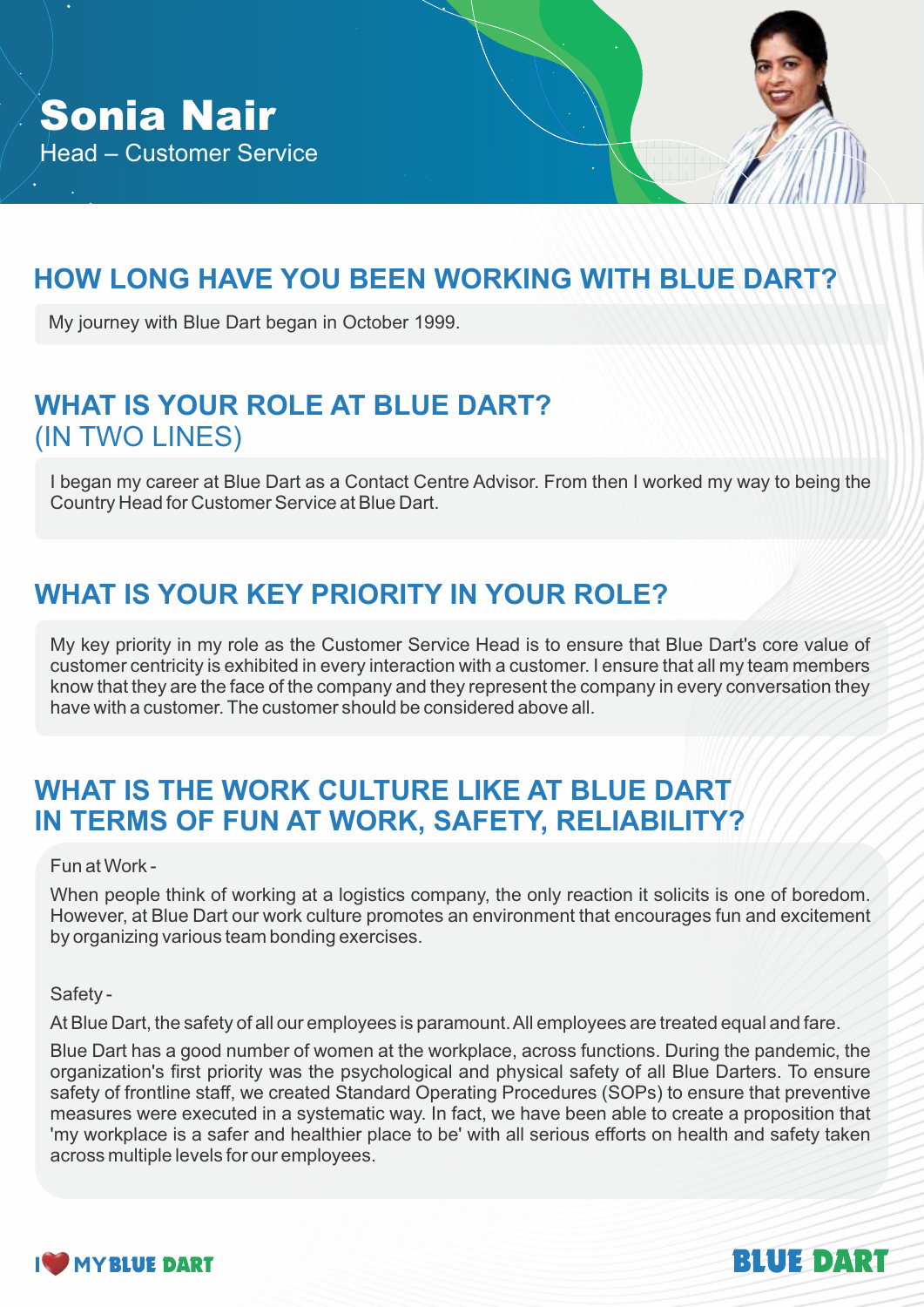We advised our Senior Leadership Teams to encourage team building initiatives which could be implemented remotely. Over and above this, our HR teams spread regular awareness on Safety First/ POSH with a proper structure in place that included regular training, scheduled, even through the pandemic. We have an open door policy and Whistle Blower policy, which empowers employees and make them feel more secure.

#### Reliability –

Blue Dart has a significant population of its internal stakeholders, working with the organization for over 20 years now and some who have even been with the organization from Day One. A number of our customers have also been with us ever since our inception in 1983. Blue Dart instills in its employees a culture of Reliability, Resilience and Responsiveness – three qualities that has been the foundation of our service to our internal and external stakeholders. This is why we remain an Employer of Choice, a Provider of Choice and an Investment of Choice. From an employee standpoint, it must be highlighted that even in the midst of a pandemic, our teams did receive their salaries on time with merit based increments as well.

# **WHAT IS THE GOAL YOU WANT TO ACCOMPLISH WHILE WORKING AT BLUE DART?**

My goal is to ensure that our Department is made a Quality Center. Along with my team, I want to build an unparalleled Customer Service Standard at Blue Dart creating a global benchmark. We believe we are the true torch bearers of customer centricity.

### **WHAT DO YOU THINK WOULD ENCOURAGE MORE WOMEN IN LOGISTICS?**

While the gender ratio in the logistics sector has been skewed in the past, there is definitive improvement that can be seen, especially at Blue Dart. Blue Dart has recognised the potential and scope for women in the industry and spared no time in ensuring that women contributed to a significant part of its workforce.

When I first joined the organization, a majority of women were in Customer Service. While the trend remains the same, the number of women in other functions like operations, finance as well as even front line couriers has grown in the last decade.

As an industry, we should look at increasing women's visibility and hire competent women in positions where they have visibility to inspire and encourage other women in the industry.

Our goal is to ensure that we have one or two service centers in the country that are run entirely by women – from branch manager to frontliners to security personnel.



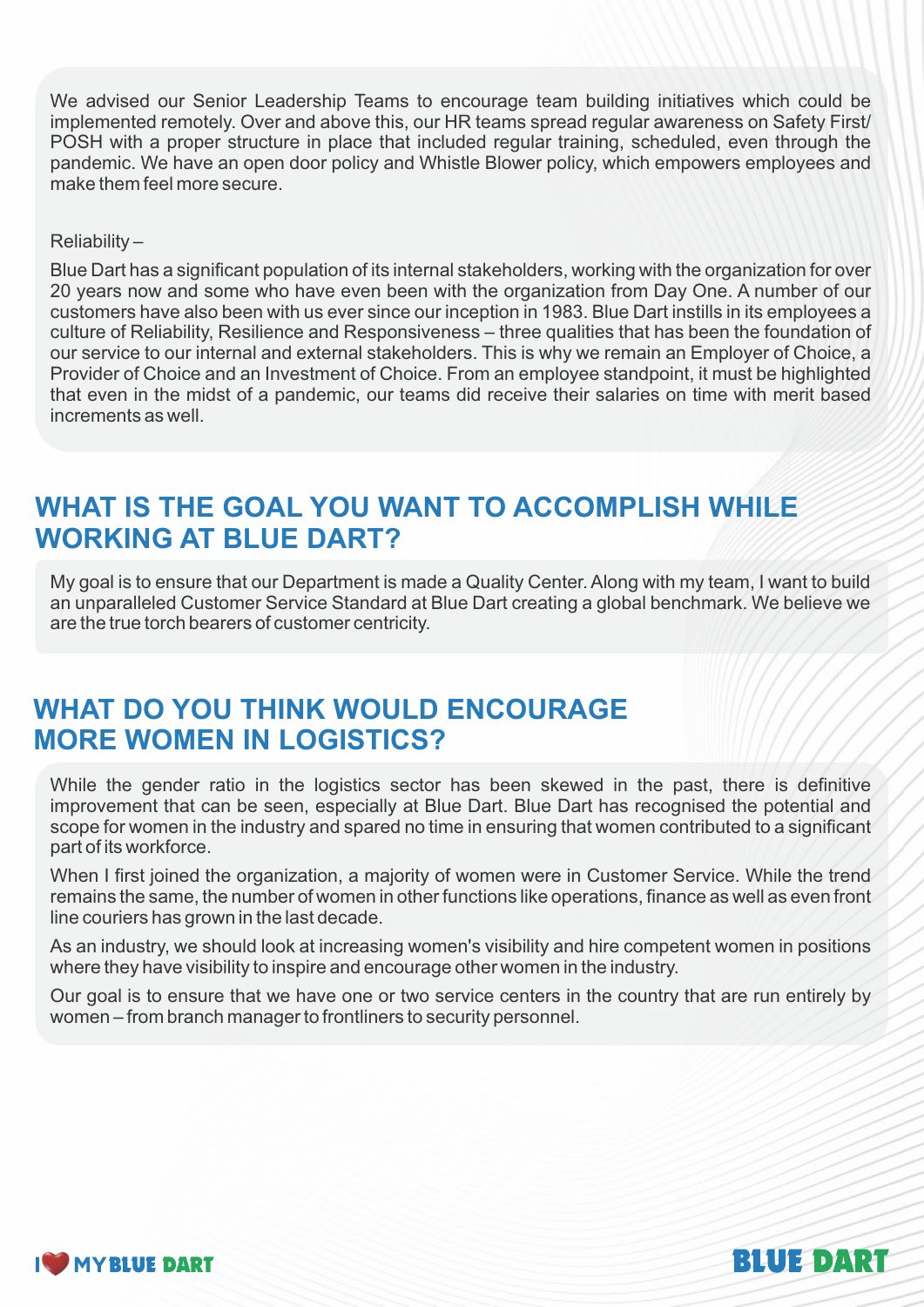## **YOU AS A WOMAN EMPLOYEE, WERE THERE ANY CHALLENGES YOU FACED WHILE GOING ABOUT YOUR WORK ON A DAY TO DAY BASIS?**

The dynamics of the work environment tend to exert pressure on working women as they tend to cope with two full time jobs – the office as well as their home, this was the case for me as well. There are times when you are working on your career trajectory, moving up the ranks, with an ambitious outlook towards the future, giving your best at work and managing home as well. I faced this too when critical work at office clashed with priorities at home. However, I am blessed to have a great family at work and at home who encouraged my dreams and made sure I could balance both aspects of my life well.

### **DO YOU THINK PERCEPTION IN THE MARKET HAS CHANGED ABOUT WOMAN WORKERS/ EMPLOYEES?**

Yes of-course the perception is changing; however, when we talk with consociates in the industry, we do hear about resistance in recruiting young women in leadership roles as organizations fear that women will prioritize facets of their family over the vital role they will play in the organization's success. This mindset needs to change.

## **HOW HAS BLUE DART SUPPORTED YOU IN ACHIEVING YOUR DREAMS?**

I still remember my interview with Blue Dart, where I was asked the question, "Where do you see yourself, a few years from now?" and my response was, "To take on the position as the Customer Service Head for Blue Dart".

My team lead, during my early years with Blue Dart, inspired me and later the Regional Customer Service Head, was instrumental in guiding me in achieving my goal.I have been very lucky to have mentors like the current Managing Director and his predecessor, my colleagues across functions as well as customers who helped me charge forward without a worry, helping me unlock my true potential.

'Dream Big, Work hard, Never give up and Focus' was my Mantra then and is still my mantra now.

# **WHY WOULD YOU WANT MORE FEMALE EMPLOYEES TO JOIN BLUE DART?**

Today, women can be seen working across sectors, right from going into space to soaring through the skies as pilots, or driving auto rickshaws or even our women frontliners; there is nothing a woman can't do.

It is heartening to see that at Blue Dart, women are being welcomed and encouraged to take up job roles across functions that may have been perceived earlier to be 'male dominated'.